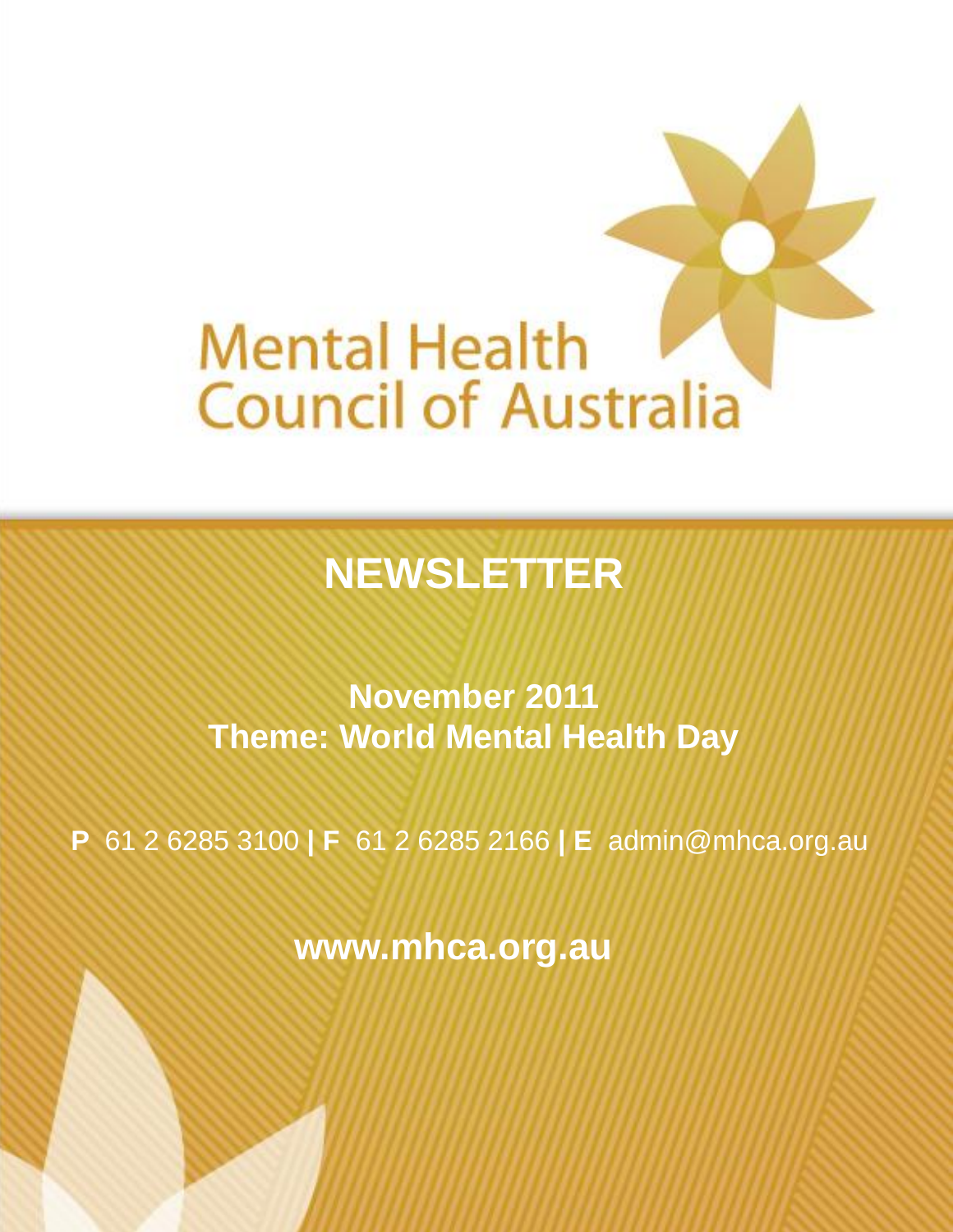## **World Mental Health Day**

By Frank Quinlan, MHCA CEO



It's often said that some of us are "glass half full people" optimistic, hopeful always prepared to see the positive. Others are "glass half empty" - pessimistic, cynical and always focussed on the negative.

In Mental Health Week 2011, it is fair to ask whether we should be glass half full or glass half empty when we consider the plight of those experiencing mental illness.

In 2011, those of us who are "glass half full" should get a pretty fair run. We have seen a focus on mental health issues in the community that is perhaps unprecedented. From his first day as 2010 Australian of the Year, Professor Patrick McGorry worked hard to raise the community's awareness of mental health issues

and to advocate for greater government spending. While not everyone shares Professor McGorry's emphasis on early intervention via the Headspace model, no one could argue credibly that his efforts, and the efforts of all those who fought alongside him, have been anything other than positive for those experiencing mental illness.

More hope yet more would be gained from the role that some of our high profile politicians and public figures played in bringing attention to mental illness in the community. The likes of former Victorian Premier Jeff Kennett, and Coalition front bencher Andrew Robb have been instrumental in ensuring that mental health issues are discussed more widely than before, but also in giving hope that people with a mental illness can continue to make a contribution in important roles in the community. Following his battles with depression, Andrew Robb was even touted as a potential leader of the federal Liberal Party, a circumstance surely not possible just a few years ago.

The 2011-12 Commonwealth Budget provided further hope to the optimistic amongst us. While an investment of some \$1.5 billion in new spending (albeit spread over 5 years) was important on its own, I think even more hope can be gained from the fact that it was such a high profile issue in the budget announcements. The fact that a Commonwealth Government announcing its budget would effectively use mental health as "headline issue" should give rise to a hope that community awareness and concern has reached such a level that governments have to listen. The Gillard Government deserves credit for taking this initiative and both the Coalition and the Greens also deserve credit for the roles they each played in supporting the politics of mental health.

But sadly those glass half empty types among us still have a legitimate place in commentary on mental health.

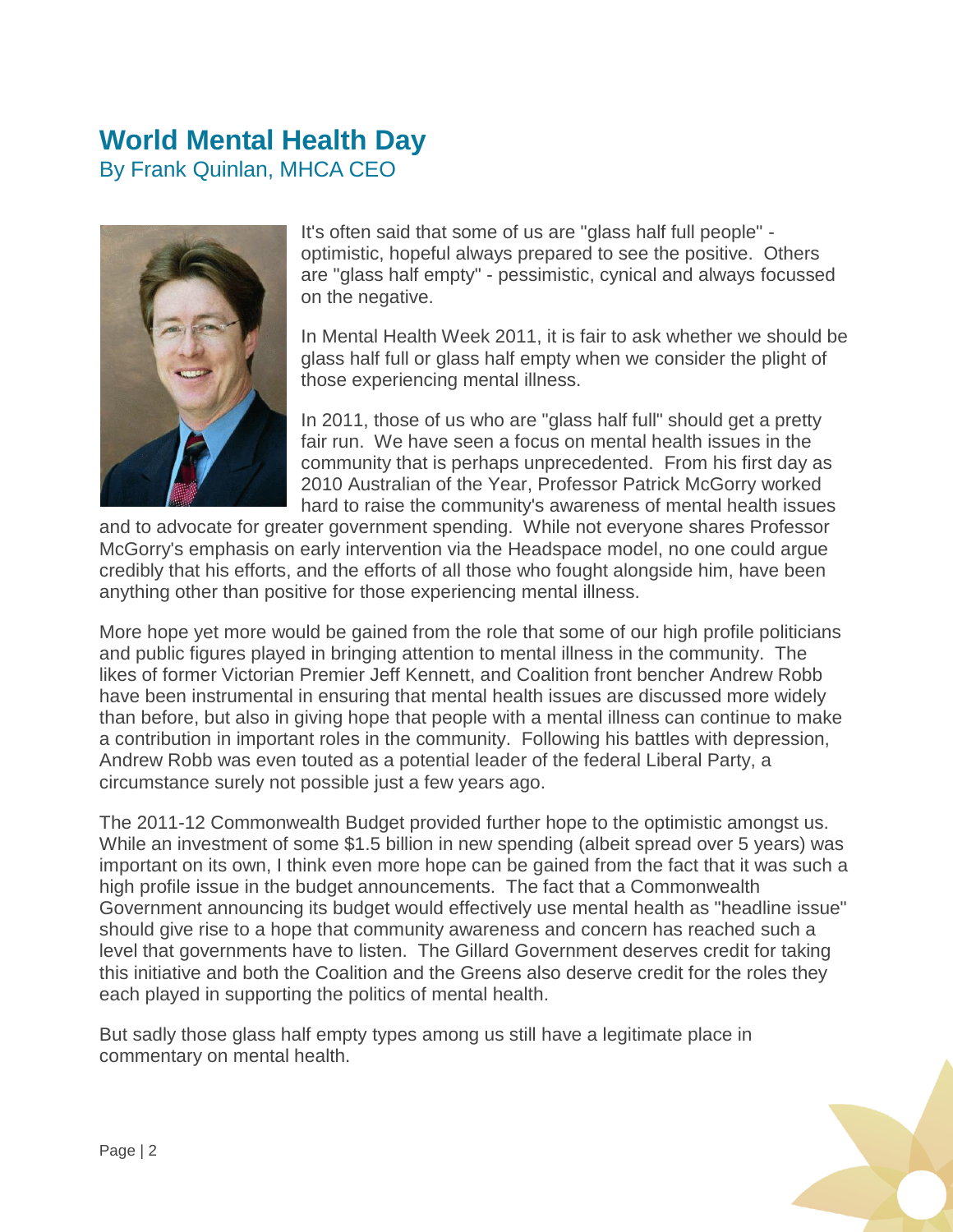We are still desperately short of mental health services. Those experiencing other forms of illness can generally gain rapid access to the services that they need, and this is almost universally true of those experiencing acute illness - regardless of their financial capacity. This is not true for many experiencing mental illness, and it is likely to take years yet to achieve this goal.

Our "mental health system" is still largely fragmented and disjointed, and it is often carers who are called upon to navigate their way through a maze of services and programs to ensure that their loved ones experiencing mental illness directly don"t fall through the gaping cracks in the system.

While employment conditions are changing, too many employees still feel unable to ask their employer to take account of their mental illness, and too few employers take active steps to make sure their workplaces promote mental health and are supportive of those people experiencing mental illness and their carers in the same way they support people with any other form of illness.

On the question of the future, I am not sure yet which camp to join.

On the one hand I fear that next year, in Mental Health Week 2012, we might look back and count this year as mental health's moment in the sun - with public and political momentum lost or starting to wane as other issues force themselves onto what is likely to be a pre-election agenda.

On the other hand I hope that we have now come too far to go back. If mental health has secured a place in the public and political mind it will be hard for governments to continue ignore unmet need. The new National Mental Health Commission reporting to the Prime Minister and to parliament each year (starting in 2012) may be just what we need to ensure that the mental health glass is never emptied.

I guess whether we are glass half full or glass half empty, it is up to all of us to use events like Mental Health Week to make sure that mental health remains a "big issue".

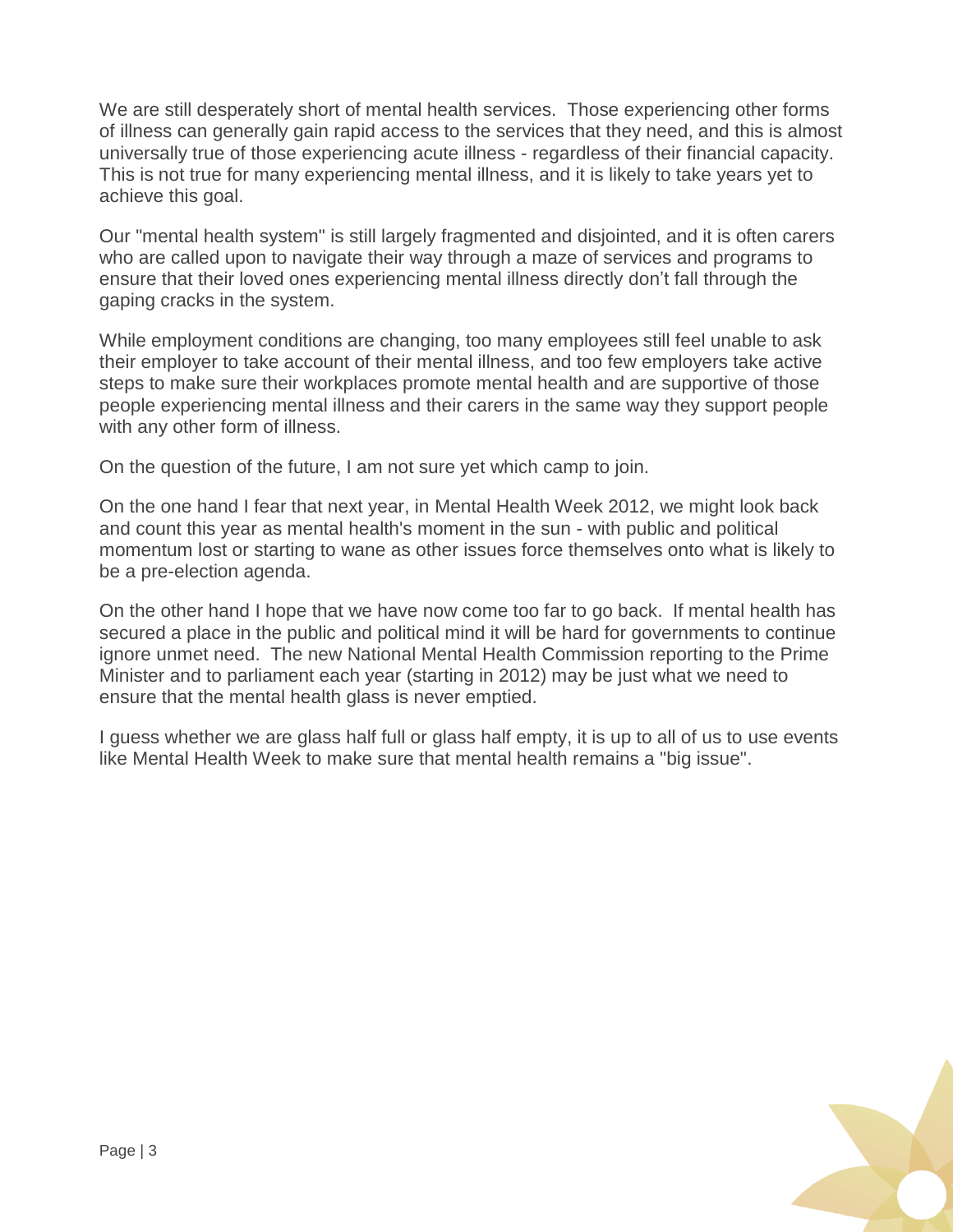## **World Mental Health Day Promotions**

The Mental Health Council of Australia, in conjunction with an advertising agency (Arc Media) created public advertising across a range of media platforms to promote World Mental Health Day 2011.

We developed television advertisements in the form of Community Service Announcements and secured airtime on Channel 7 and Channel 9, and with the very generous support of the Pharma Collaboration, formed a partnership with SBS television to screen World Mental Health Day adverts over an extended scheduling timeframe.



#### World Mental Health Day Billboard (Adelaide)

The billboards and posters depict images of a range of people and promote World Mental Health Day, *10 October* and the tagline *Change Your Mind*. They were on display through September-October in most capital cities.

The billboards were eye-catching and extremely visual. They were designed to show a person through a range of emotions, from slightly forlorn to happy, and the message "change your mind" can be interpreted as the hope and optimism of seeking help when needed.

The primary objective was to raise awareness of World Mental Health Day, with a related message about understanding mental health issues and the importance of seeking help and early intervention when needed. Unlike physical illness, most young people with mental health issues do not seek help. Recent figures from the Australian Bureau of Statistics suggest that less than a quarter of young people with a mental illness use mental health services.

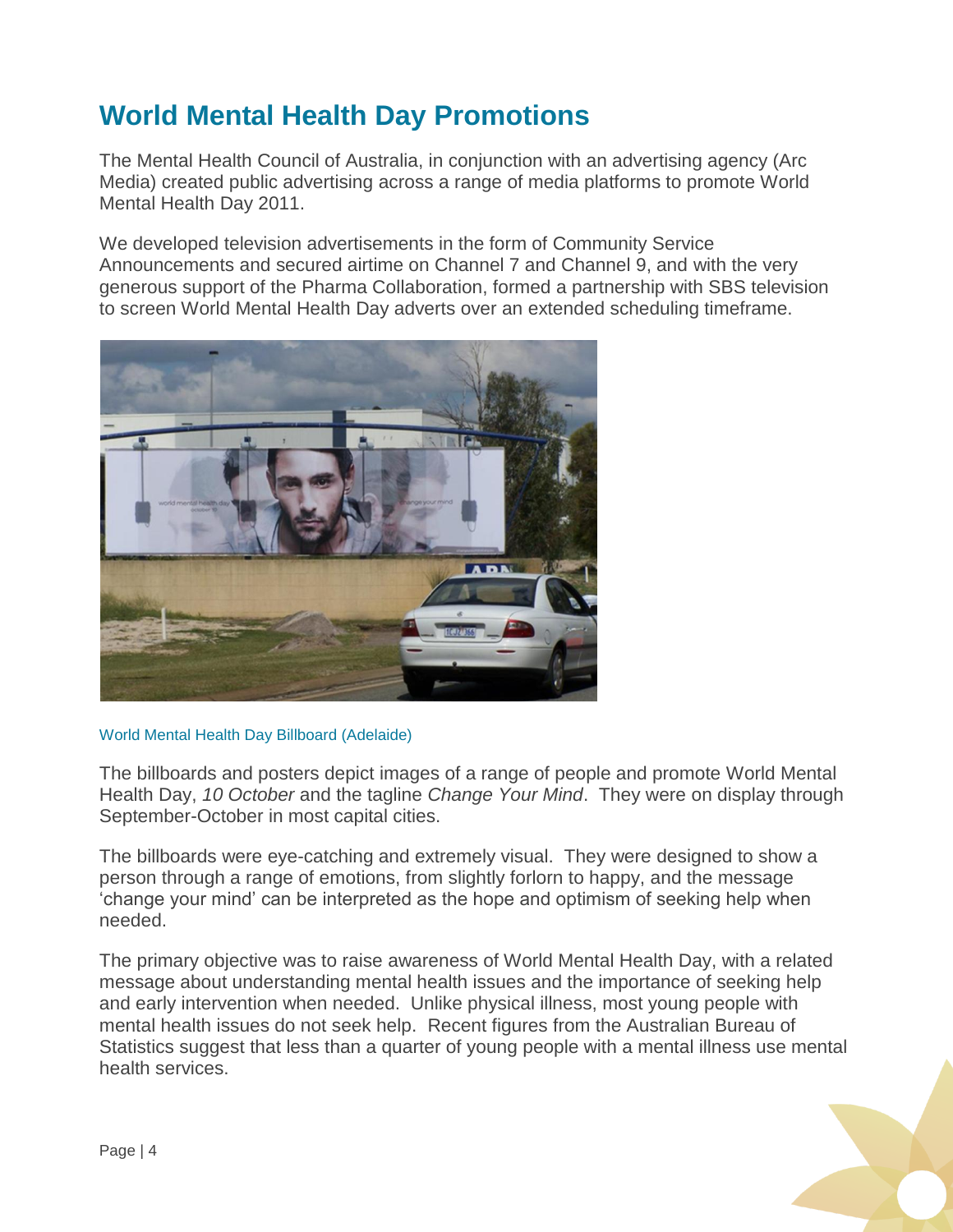In some cases, the rate is as low as 18 percent. Young people with substance use disorder are the least likely to use mental health services.

Raising awareness of and participation in World Mental Health Day was the overarching goal of this campaign. It is also likely that increased visibility and awareness will lead to some behavior or attitude changes in the most at-risk group. There is a websites connected to World Mental Health Day – www.changeyourmind.org.au – targeted at young people and which provides mental health information and links.



World Mental Health Day Billboard (Sydney)

## **Media Coverage**

With so many health 'days' on the calendar, World Mental Health Day – like so many other worthy and worthwhile days – can get a bit lost in the media cycle. This year, however, we saw increased media coverage and exposure.

As noted above, the MHCA screened awareness raising TV ads, displayed billboards and distributed posters and t-shirts. There was considerable radio coverage, with the MHCA conducting many interviews, as did Lifeline, the Minister for Mental Health, Mark Butler, and many state and territory organisations. On the Kerri Anne Kennerley Morning Show (Channel 9), Kerri Anne interviewed Mental Health Council of Australia Patron Peter Overton at length about mental health in Australia. She played the World Mental Health Day advert (which she called "funky") and provided her viewers with a very good picture of mental health issues.

On 10 October, numerous supportive media releases were issued. Below are a few abstracts from media releases issued on the day.

## **Mark Butler - World Mental Health Day**

Page | 5 "World Mental Health Day is an occasion to both acknowledge and work towards limiting the impact that mental health problems can have on individuals, families and the wider community", Minister for Mental Health and Ageing Mark Butler said, speaking on the first World Mental Health Day since his appointment as Australia"s first Commonwealth Mental Health Minister. "When you consider that almost half of all Australians - 45.5 per cent - will experience a mental disorder at some point in their lifetimes, it is obvious that this can affect every one of us quite directly", Mr Butler said.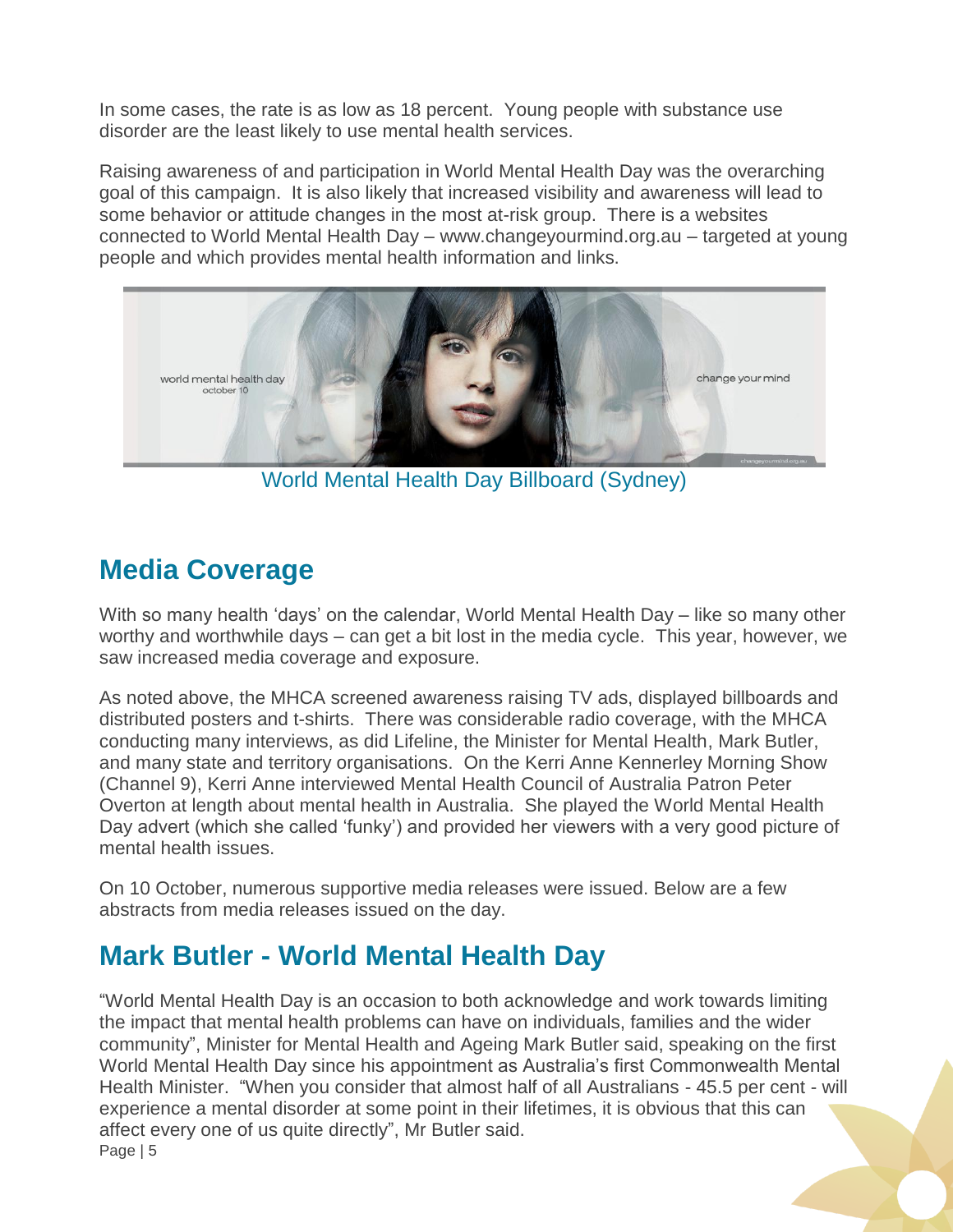"People with mental health problems are among some of the most vulnerable in our community and it is our responsibility to ensure they receive the care they need, when they need it."

#### Mental Health Council of Australia - World Mental Health Day 2011

The Mental Health Council of Australia said 10 October 2011 is World Mental Health Day. World Mental Health Day is a time to recognise and acknowledge the advancements and progress we have made in ensuring all Australians have access to a quality mental health system. Over the past year we have seen many welcome initiatives in mental health. The Federal Government delivered a budget with substantial investment in new mental health services, the announcement of a Ten Year Roadmap for reform and the creation of a Mental Health Commission. There are new investments in youth mental health services and coordinated care for people with complex mental health needs.

#### Senator Penny Wright - World Mental Health Day can increase awareness and resilience

October 10th is World Mental Health Day and Greens spokesperson for Mental Health, Senator Penny Wright, is calling on Australians to think about the value of good mental health - today and every day. "Mental illness affects one in five Australians at any particular time - and that means ourselves, our families or our friends. Just like other illnesses, good treatment and care is pivotal in helping peopleto recognise what they're grappling with and getting the help they need", Senator Wright said.

#### Senator Concetta Fierravanti-Wells - World Mental Health Day

Today is World Mental Health Day and Australians are encouraged to think of their mental health as an important element of their general health and wellbeing. Senator Concetta Fierravanti-Wells, Shadow Minister for Ageing and Shadow Minister for Mental Health, said it is important for people to consider how their lifestyle contributes to their overall wellbeing. "There are so many facets to our lives and on World Mental Health Day we should take some time to reflect on what is important to us," Senator Fierravanti-Wells said. "Good health, family and friends, healthy work environments, a sense of belonging, a balanced diet and some exercise play an important part in keeping us healthy.

#### Mary Wooldridge - Minister Wooldridge launches Mental Health Week

Mental Health Week provides an opportunity to focus on how the community can to be more inclusive of people with a mental illness, Mental Health Minister Mary Wooldridge said today. "This week we can all focus on helping to reduce the stigma surrounding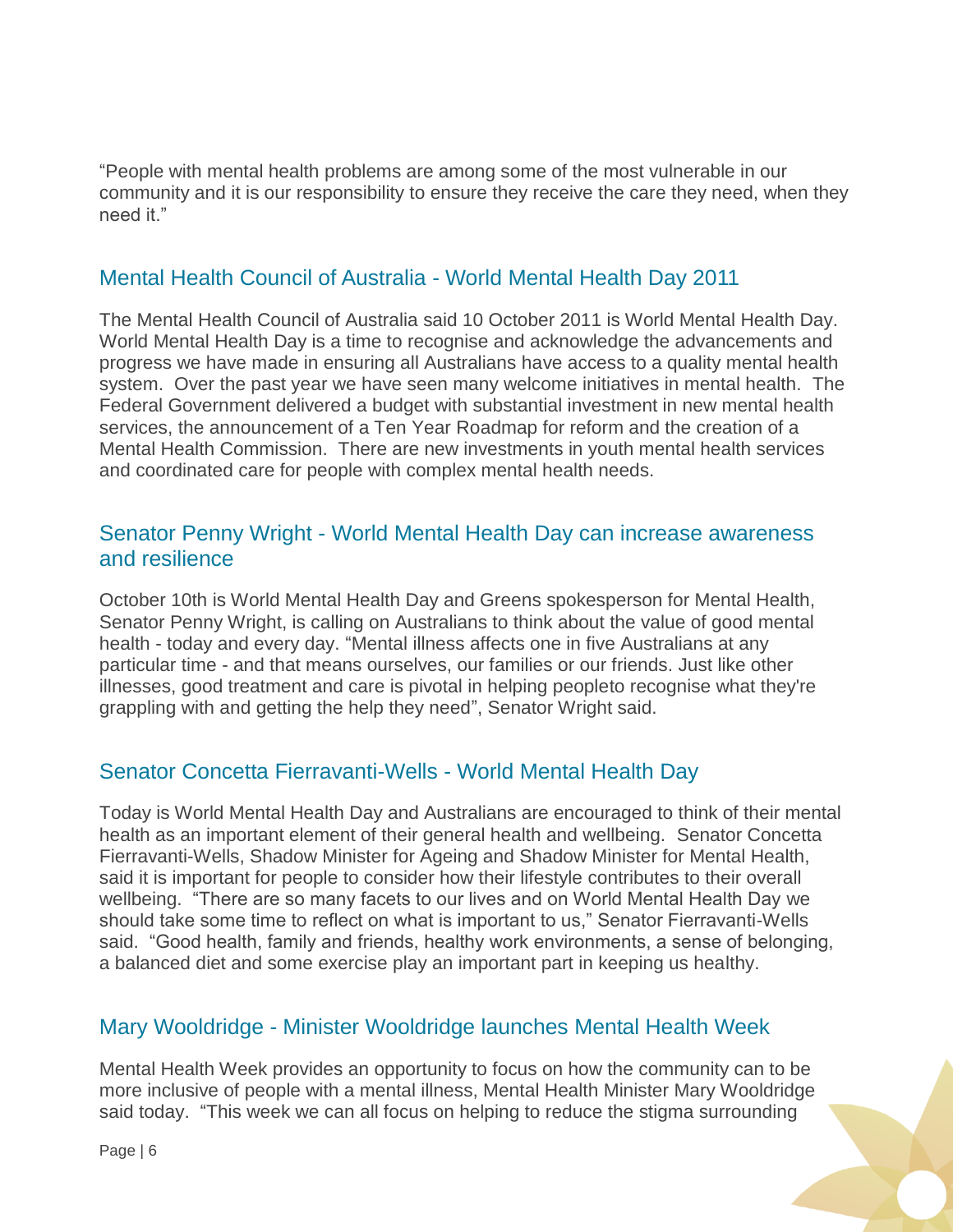people with mental illness," Ms Wooldridge said. "We can all help build better ways to include people with mental illness into our community." The Victorian Coalition Government committed more than \$1 billion to mental health in the 2011-12 Budget and is currently reviewing the Mental Health Act.

#### Anna Bligh - Premier urges Queenslanders to change their minds about mental illness

Queensland Premier Anna Bligh called on Queenslanders to change their minds about mental illness and join her in pledging to end the stigma surrounding it. Speaking at the launch of the Appeal for Respect and Inclusion, the Premier said living with a mental illness presented many challenges. But one of the biggest challenges is the stigma that so often unfairly comes with it, the Premier said. "One in five Australians will experience a mental illness in their lifetime, but around two thirds of these people will not seek help because of the stigma associated with it."

#### Isobel Redmond - Let"s talk about mental health

Leader of the Opposition, Isobel Redmond, said yesterday marked the beginning of Mental Health Week in Australia, an annual event aiming to raise awareness of mental health issues and reduce the stigma and discrimination attached to mental illnesses. "For many years, mental health was a taboo subject in society. But considering that one in five people will suffer from a mental health illness in Australia in the next 12 months, it is important that mental health awareness, and an open discussion about it, continues. So let"s talk about mental health."

#### Alcohol and other Drugs Council of Australia - World Mental Health Day - An opportunity to enhance mental health and wellbeing services

The Alcohol and other Drugs Council of Australia strongly urges improvements in access and capacity of mental health and wellbeing services. Supporting the World Mental Health Day 2011 theme of "the Great Push: Investing in Mental Health", ADCA Chief Executive Officer David Templeman, said today that it was equally important for adequate funding to be provided for the training of workers in the alcohol and other drugs and mental health areas to enhance their ability to adequately support clients who could have co-occurring mental health and/ or alcohol and other drugs issues.

#### AGPN - Mental health investment n primary health care reaps benefits

Australia"s Medicare Local led primary health care sector is set to deliver better models of care for people needing mental health services across the nation, Australian General Practice Network Chair, Dr Emil Djakic said. During Mental Health Week, AGPN is reminding communities across Australia that the future of mental health services is changing as Medicare Locals start to embed locally driven, evidence based services to improve the mental health and well being of people across Australia. "Depression and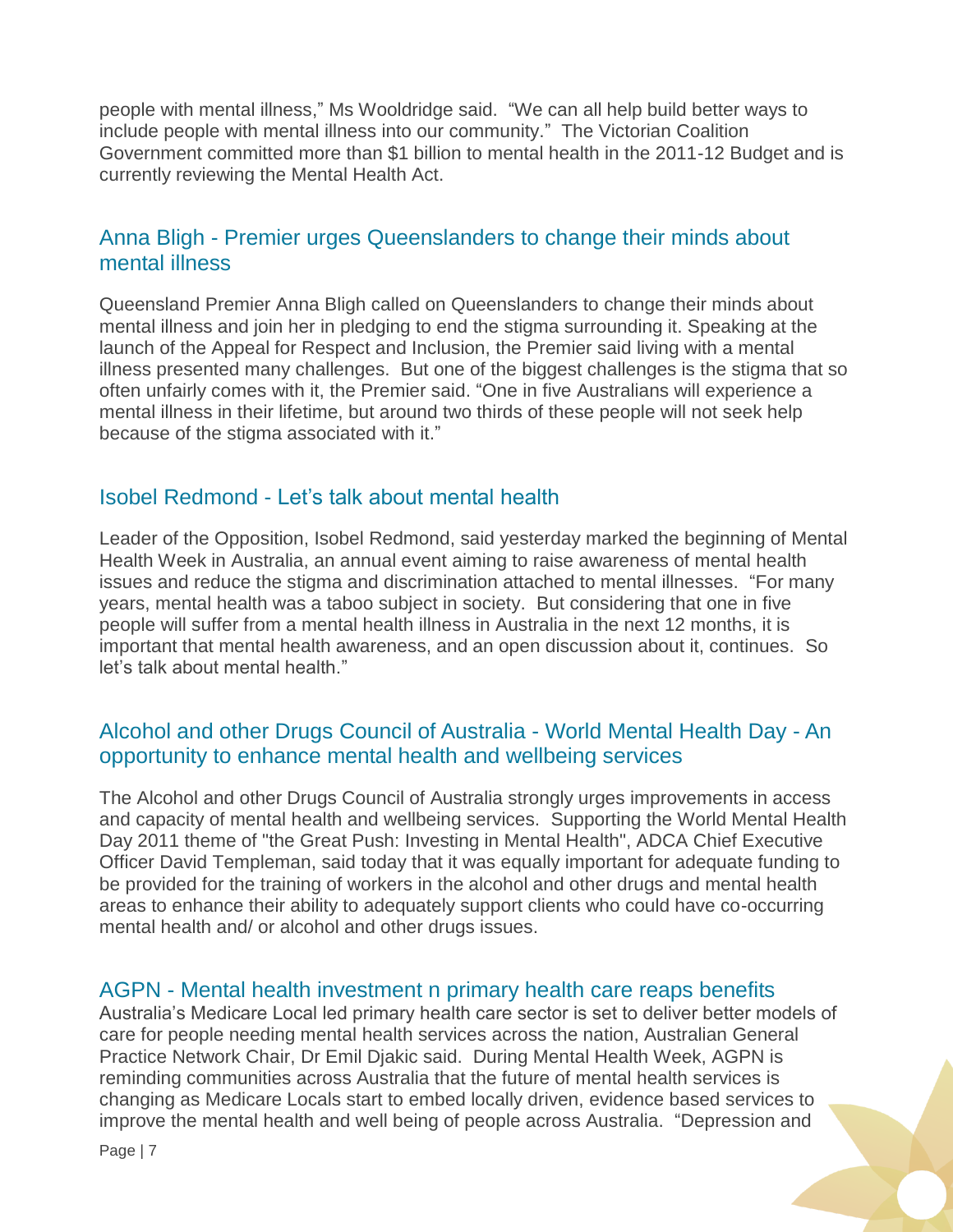anxiety disorders are among the most common mental health problems and are also among the most disabling in which people with mental health problems often struggle with living healthy, functional lives within their community or maintaining healthy relationships in the family setting," Dr Djakic said.

#### Kon Vatskalis - Action urged on key issue

Territorians are being urged to help tackle mental health issues as part of Mental Health Week. The national week was launched with a function at Parliament House in Darwin yesterday. It aims to raise awareness and reduce the stigma of mental illness. NT Health Minister Kon Vatskalis admitted mental health needed to be better addressed.

## **Official Launch**  World Mental Health Day Forum – 7 October 2011

## National Press Club, Canberra. **The Great Push: Investing in Mental Health**

Each year, the Mental Health Council of Australia hosts an official launch for World Mental Health Day at the National Press Club in Canberra. The luncheon and Forum is free. About 140 people attended, including representatives of major mental health organisations, government departments, consumers and carers, stakeholders and service providers.

Over the past two years, facilitator Sophie Scott (ABC TV medical reporter) has led a wide ranging discussion on service delivery and the policies covering mental health in Australia. This year, with the international theme for World Mental Health Day about about investing in mental health, the focus was on funding mental health in Australia.

Sophie was joined by a discussion panel – Professor Helen Christensen, Director of the Centre for Mental Health Research at the Australian National University; Keiran Booth, Carer Co-Chair of the National Mental Health Consumer and Carer Forum and Bronte O"Brien, Youth Ambassador.

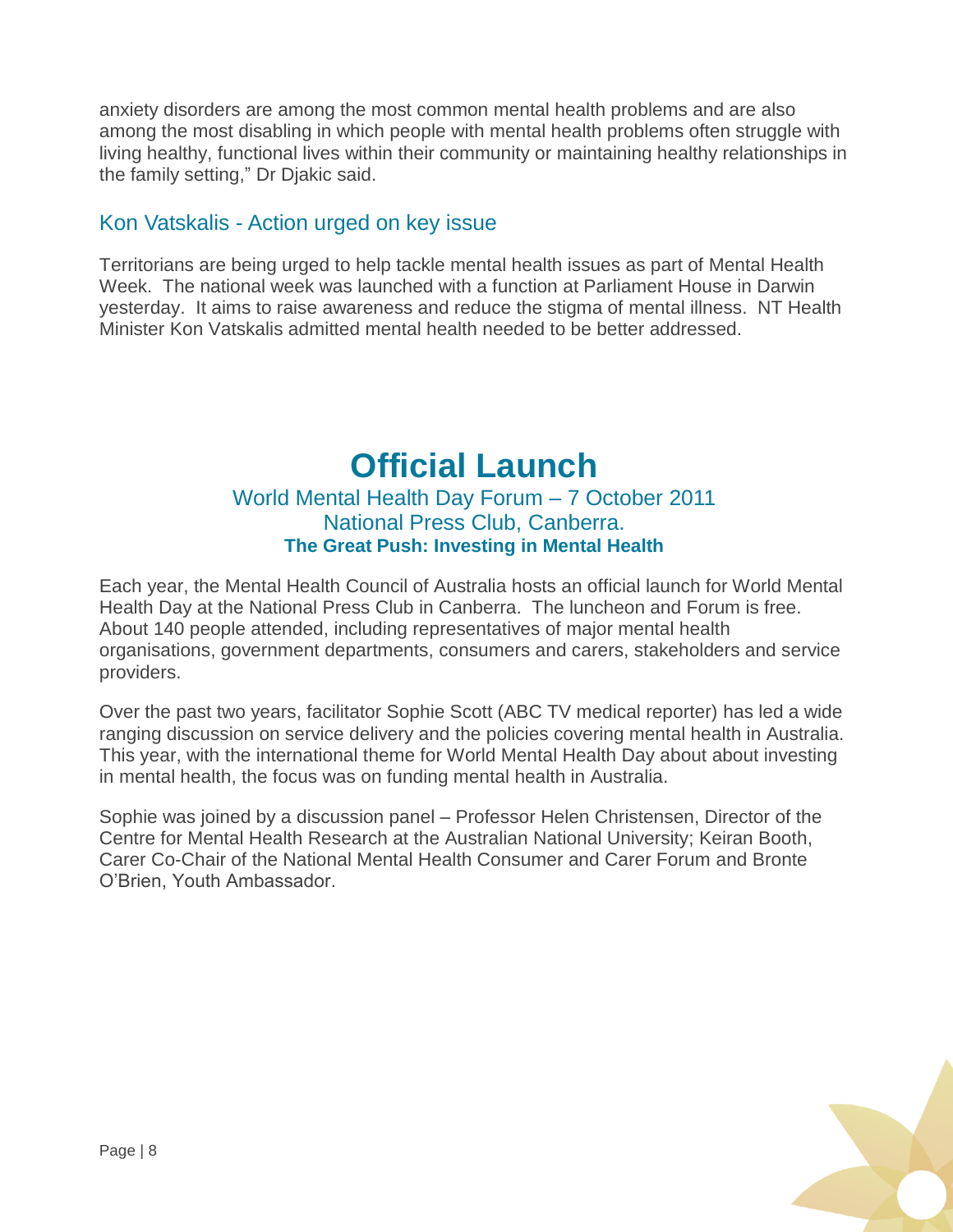

The panel provided their perspectives on questions about where funding should go – Prevention? Research? Young people or across the whole of life? Acute care or community managed care? City or country? Or should we even be talking about either/or rather than looking at the 'system' as a whole and how to fund a mental health system that works?

Sophie sought questions from the audience following the panel discussion. Consumers, carers and stakeholders embraced this opportunity, sharing a wide range of comments and stories.



## **New MHCA logo**

The new Mental Health Council of Australia logo was unveiled at the National Press Club on 7 October 2011 as part of World Mental Health Day celebrations.

The logo was designed by a small Canberra firm called Voodoo Creative. They have recently done some very stylish work for us, including the *Mental Health, Discrimination and Insurance* report as well as recent National Mental Health Consumer and Carer Forum publications.The previous logo was not popular or even understood. Over the years, we've been asked many times about the 'skier' or what the 'waves' mean. On publications and when reduced, the old logo was difficult to read.

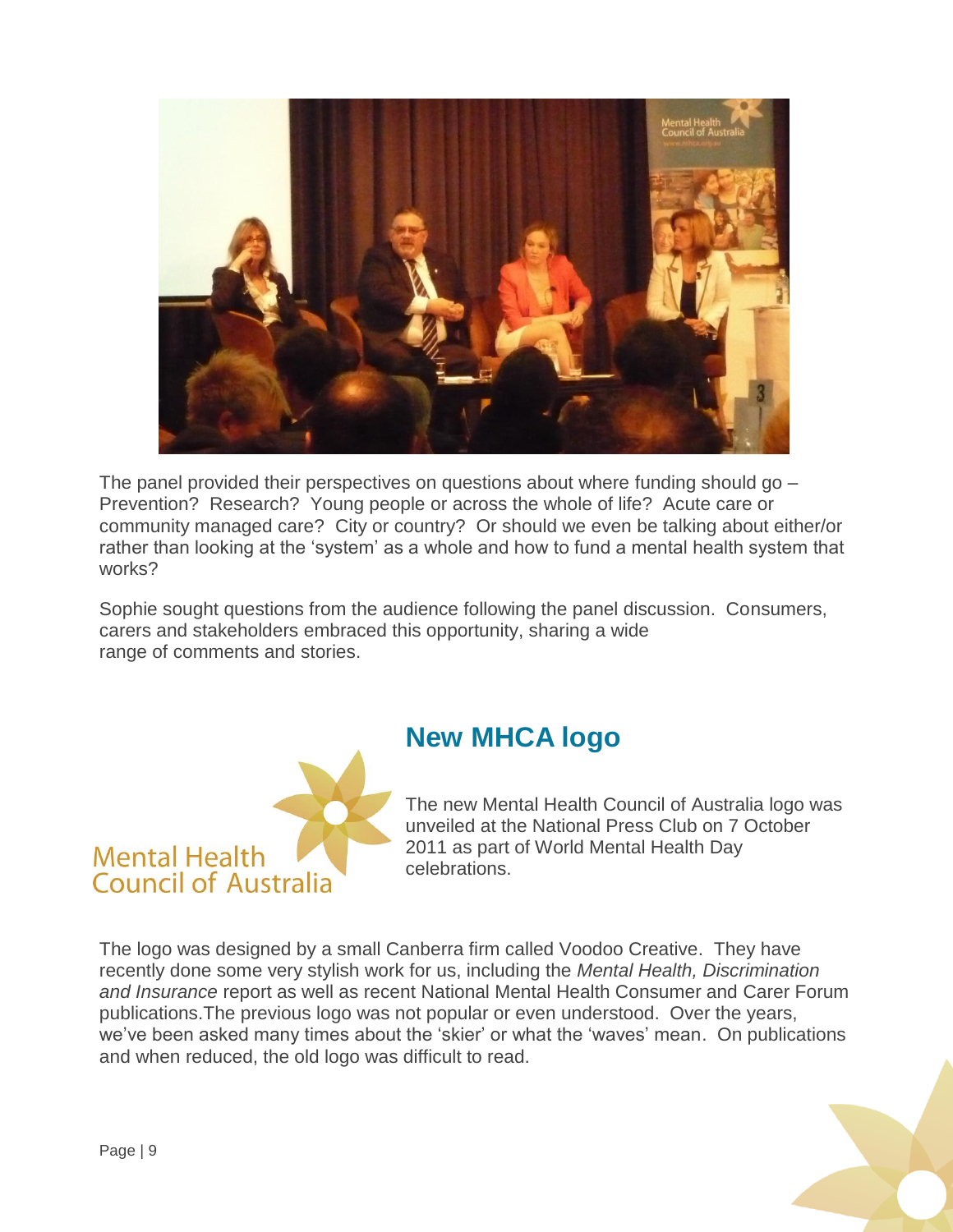The Flannel Flower is often considered the symbol of mental health in Australia and we wanted to incorporate it into our new logo, while being mindful that some other organisations use a flannel flower (or something very similar) as part of their logo.

Working with the MHCA Board (especially Valerie Gerrand and Katie Spearritt), Voodoo created a logo that incorporates elements of the flannel flower, and is also simple, open, inclusive and easily reproducible.



## **Privacy, Confidentiality & Information Sharing – Consumers, Carers & Clinicians**

By Kim Harris, Acting Executive Officer National Mental Health Consumer & Carer Forum (NMHCCF) & National Register



The NMHCCF has identified privacy and confidentiality as a matter of great concern for mental health consumers and carers.

In 2008 the NMHCCF conducted a survey entitled "Confidentially and Information Sharing with Families and Carer in Mental Health". Following from this, the NMHCCF commissioned an Issues Paper to further examine this topic and identify examples of best practice and potential solutions and ways forward.

The NMHCCF has since developed a Position Statement, *Privacy, Confidentiality & Information Sharing – Consumers, Carers & Clinicians*, to highlight the issues surrounding privacy and confidentiality in the Australian mental health system for consumers, carers and clinicians.

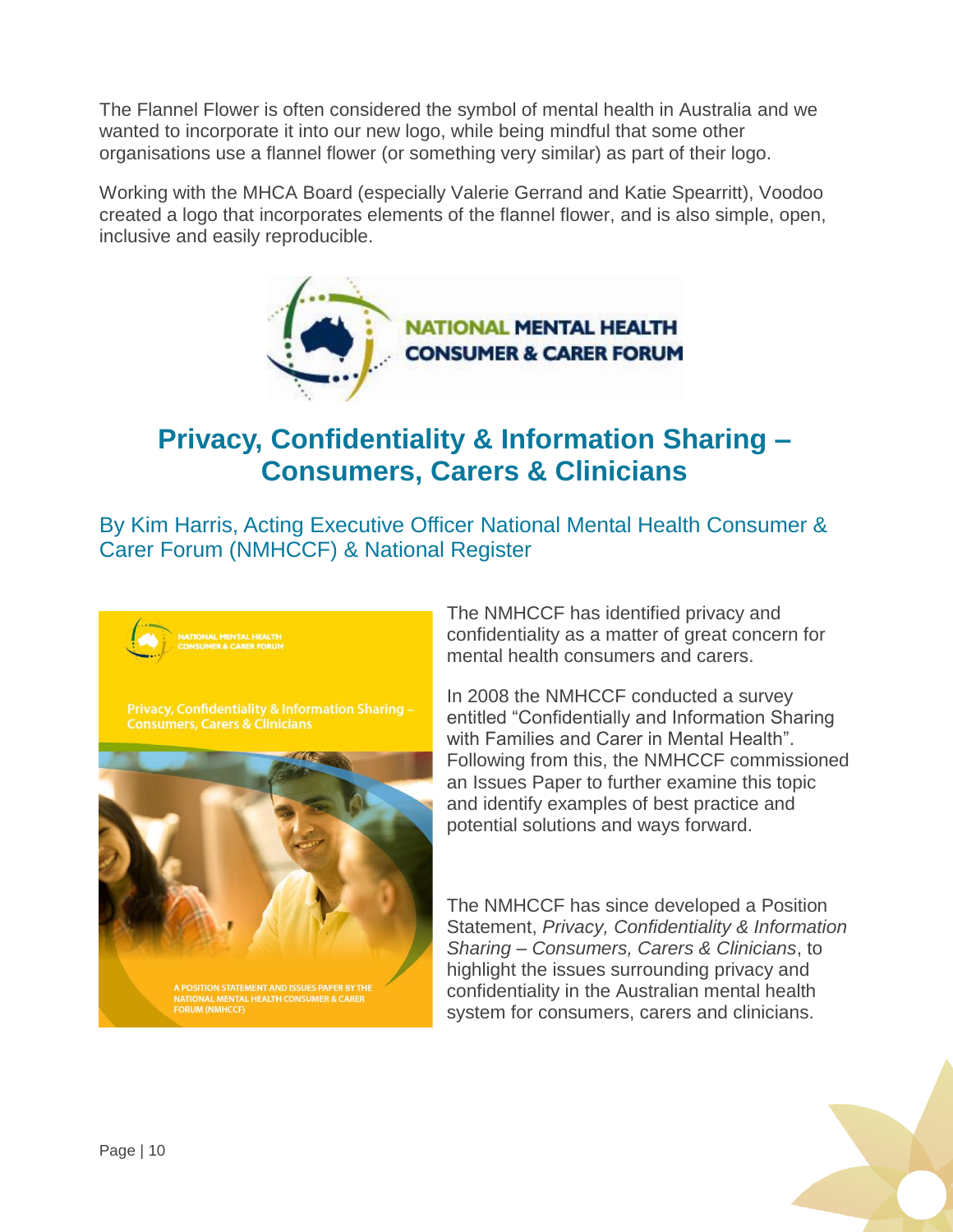#### The Position Statement

- It is the position of the NMHCCF that:
- the privacy of consumers is a basic human right
- each consumer's right to privacy should be balanced with their nominated carers"
- need to give and receive information relating to their caring role
- nominated carers should be identified, supported and incorporated into service
- provision
- nominated carers play a vital support role in a consumer's recovery and should
- be included in information exchanges, where appropriate and with the
- consumer"s consent
- nominated carers' involvement should be regularly reviewed
- consumer and carer participation is essential in developing best practice guidelines for information sharing.
- The NMHCCF has identified the following strategies to improve privacy, confidentiality and information sharing processes:
- open communication between consumers, carers and clinicians
- clarify and disseminate privacy and confidentiality legislation and information sharing policies
- review ethical codes of mental health professional bodies
- develop practical guidelines on privacy, confidentiality and information sharing.

The Position Statement and Issues Paper should be read together for a comprehensive overview of privacy, confidentiality and information sharing in Australian mental health services.

The Position Statement and Issues Paper are available on the NMHCCF website [www.nmhccf.org.au](http://www.nmhccf.org.au/)

#### The launch

Senator Claire Moore (QLD) launched the Position Statement and Issues Paper at the TheMHS conference in Adelaide on Thursday 8 September 2011. This is the third NMHCCF position statement launched by Senator Moore, and her commitment to the mental health sector and to the NMHCCF is appreciated.